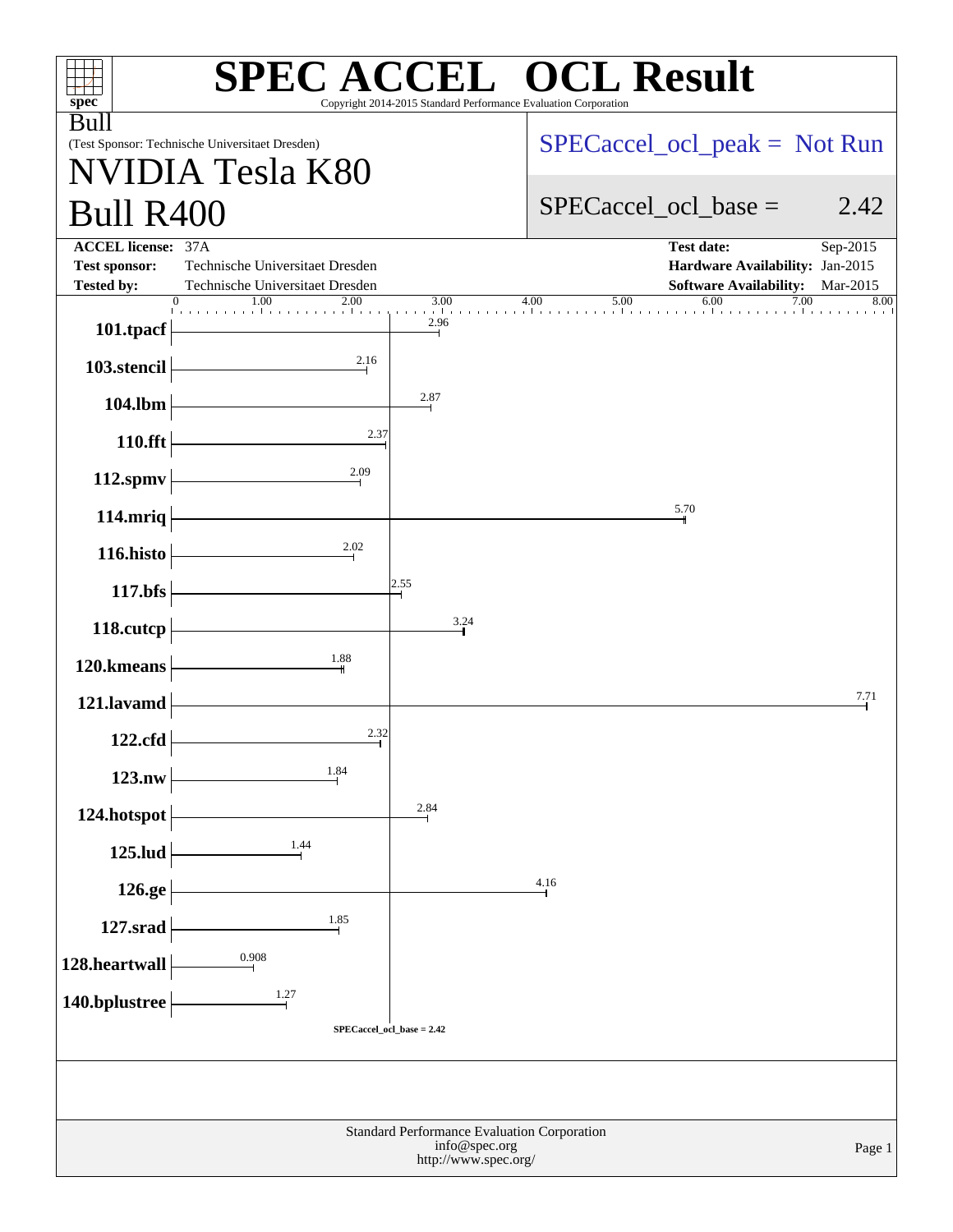| <b>SPEC ACCEL OCL Result</b><br>$spec^*$<br>Copyright 2014-2015 Standard Performance Evaluation Corporation                                                                                                                                                                                                                                                                                                                                                                                                                                                                                                                |                                                                                                                                                                                                                                                                                                                                                                                         |
|----------------------------------------------------------------------------------------------------------------------------------------------------------------------------------------------------------------------------------------------------------------------------------------------------------------------------------------------------------------------------------------------------------------------------------------------------------------------------------------------------------------------------------------------------------------------------------------------------------------------------|-----------------------------------------------------------------------------------------------------------------------------------------------------------------------------------------------------------------------------------------------------------------------------------------------------------------------------------------------------------------------------------------|
| Bull<br>(Test Sponsor: Technische Universitaet Dresden)<br>NVIDIA Tesla K80                                                                                                                                                                                                                                                                                                                                                                                                                                                                                                                                                | $SPECaccel_{ocl\_peak} = Not Run$                                                                                                                                                                                                                                                                                                                                                       |
| <b>Bull R400</b>                                                                                                                                                                                                                                                                                                                                                                                                                                                                                                                                                                                                           | $SPECaccel$ ocl base =<br>2.42                                                                                                                                                                                                                                                                                                                                                          |
| <b>ACCEL license: 37A</b>                                                                                                                                                                                                                                                                                                                                                                                                                                                                                                                                                                                                  | <b>Test date:</b><br>Sep-2015                                                                                                                                                                                                                                                                                                                                                           |
| Technische Universitaet Dresden<br><b>Test sponsor:</b>                                                                                                                                                                                                                                                                                                                                                                                                                                                                                                                                                                    | Hardware Availability: Jan-2015                                                                                                                                                                                                                                                                                                                                                         |
| <b>Tested by:</b><br>Technische Universitaet Dresden                                                                                                                                                                                                                                                                                                                                                                                                                                                                                                                                                                       | <b>Software Availability:</b><br>Mar-2015                                                                                                                                                                                                                                                                                                                                               |
| <b>Hardware</b>                                                                                                                                                                                                                                                                                                                                                                                                                                                                                                                                                                                                            | <b>Accelerator</b>                                                                                                                                                                                                                                                                                                                                                                      |
| Intel Xeon E5-2680 v3<br><b>CPU</b> Name:<br><b>CPU</b> Characteristics:<br>Intel Turbo Boost Technology up to 3.30 GHz<br><b>CPU MHz:</b><br>2500<br><b>CPU MHz Maximum:</b><br>3300<br>FPU:<br>Integrated<br>24 cores, 2 chips, 12 cores/chip<br>$CPU(s)$ enabled:<br>CPU(s) orderable:<br>1,2 chips<br>Primary Cache:<br>$32$ KB I + 32 KB D on chip per core<br>256 KB I+D on chip per core<br>Secondary Cache:<br>L <sub>3</sub> Cache:<br>$30 \text{ MB I+D}$ on chip per chip<br>Other Cache:<br>None<br>Memory:<br>64 GB (8 x 8 GB 2Rx8 PC4-2133P-R)<br>Disk Subsystem:<br>29 TB NetApp FAS6280<br>Other Hardware: | Tesla K80<br>Accel Model Name:<br><b>NVIDIA</b><br>Accel Vendor:<br>Accel Name:<br>NVIDIA Tesla K80<br><b>GPU</b><br>Type of Accel:<br><b>Accel Connection:</b><br>PCIe 2.0 16x<br>Does Accel Use ECC:<br>yes<br>Accel Description:<br>NVIDIA Tesla K80, 2496 CUDA cores, 875 MHz<br>12 GB GDDR5 RAM<br>(Kepler Generation)<br>Accel Driver:<br>NVIDIA UNIX x86 64 Kernel Module 346.46 |
| <b>Software</b><br>Operating System:<br>Red Hat Enterprise Linux Server release 6.4<br>(Santiago)<br>$2.6.32 - 504.12.2$ .el6.x86_64<br>Compiler:<br>GNU Compiler C/C++ Version 4.9.1<br>File System:<br>nfs<br><b>System State:</b><br>Run level 3 (Multi-User)<br>Other Software:<br>NVIDIA Cuda SDK 7.0, driver version 346.46                                                                                                                                                                                                                                                                                          |                                                                                                                                                                                                                                                                                                                                                                                         |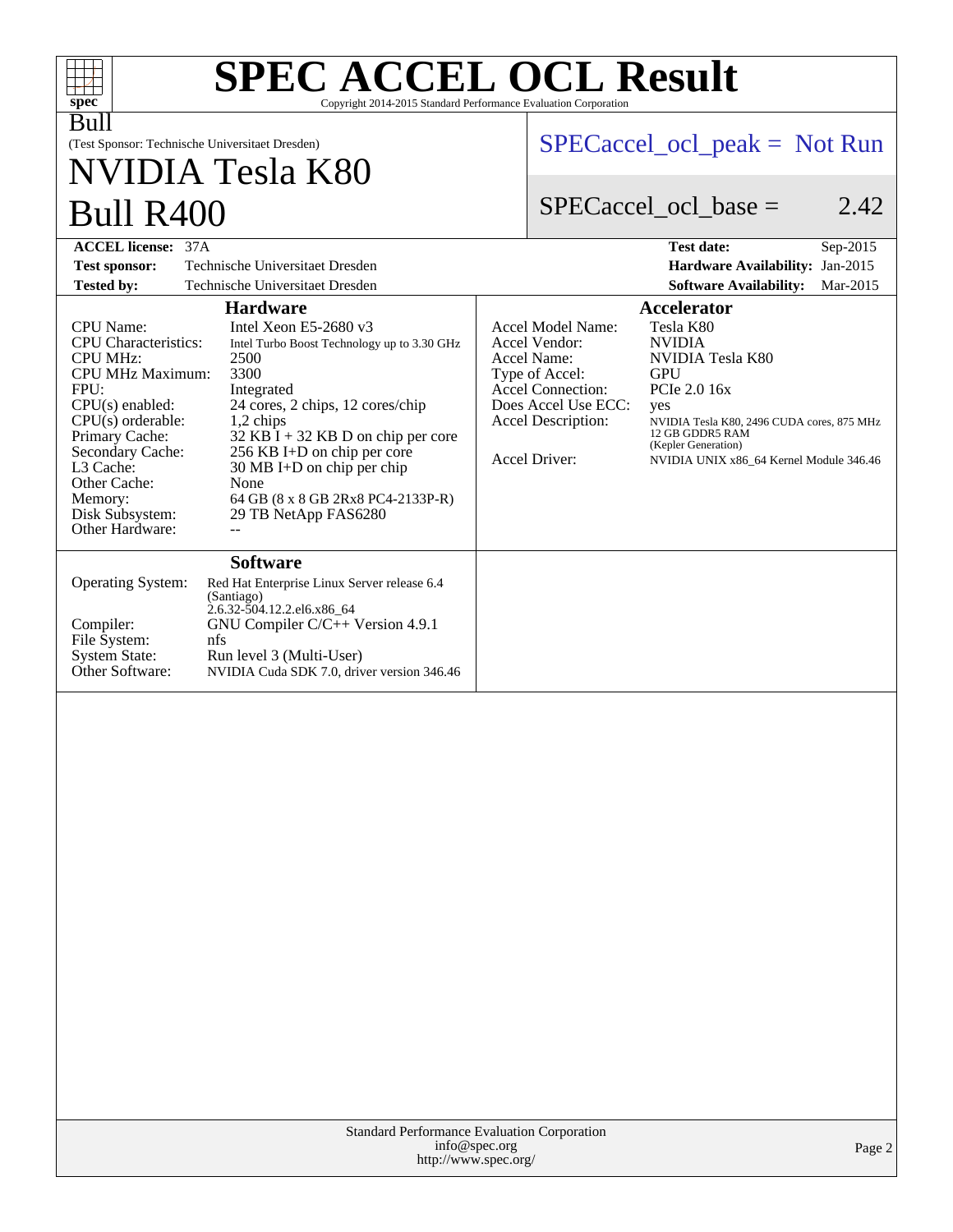

#### **[SPEC ACCEL OCL Result](http://www.spec.org/auto/accel/Docs/result-fields.html#SPECACCELOCLResult)** Copyright 2014-2015 Standard Performance Evaluation Corporation

Bull

(Test Sponsor: Technische Universitaet Dresden)

# Bull R400 NVIDIA Tesla K80

### $SPECaccel$  ocl peak = Not Run

### SPECaccel ocl base  $=$  2.42

**[ACCEL license:](http://www.spec.org/auto/accel/Docs/result-fields.html#ACCELlicense)** 37A **[Test date:](http://www.spec.org/auto/accel/Docs/result-fields.html#Testdate)** Sep-2015 **[Test sponsor:](http://www.spec.org/auto/accel/Docs/result-fields.html#Testsponsor)** Technische Universitaet Dresden **[Hardware Availability:](http://www.spec.org/auto/accel/Docs/result-fields.html#HardwareAvailability)** Jan-2015 **[Tested by:](http://www.spec.org/auto/accel/Docs/result-fields.html#Testedby)** Technische Universitaet Dresden **[Software Availability:](http://www.spec.org/auto/accel/Docs/result-fields.html#SoftwareAvailability)** Mar-2015

#### **[Results Table](http://www.spec.org/auto/accel/Docs/result-fields.html#ResultsTable)**

|                                                                                                          | <b>Base</b>    |       |                |       | <b>Peak</b>    |       |                |              |                |              |                |              |
|----------------------------------------------------------------------------------------------------------|----------------|-------|----------------|-------|----------------|-------|----------------|--------------|----------------|--------------|----------------|--------------|
| <b>Benchmark</b>                                                                                         | <b>Seconds</b> | Ratio | <b>Seconds</b> | Ratio | <b>Seconds</b> | Ratio | <b>Seconds</b> | <b>Ratio</b> | <b>Seconds</b> | <b>Ratio</b> | <b>Seconds</b> | <b>Ratio</b> |
| 101.tpacf                                                                                                | 36.1           | 2.97  | 36.1           | 2.96  | 36.1           | 2.96  |                |              |                |              |                |              |
| 103.stencil                                                                                              | 57.8           | 2.16  | 57.7           | 2.17  | 57.8           | 2.16  |                |              |                |              |                |              |
| 104.1bm                                                                                                  | 39.0           | 2.87  | 39.0           | 2.87  | 39.0           | 2.87  |                |              |                |              |                |              |
| 110.fft                                                                                                  | 46.8           | 2.37  | 46.8           | 2.37  | 46.8           | 2.37  |                |              |                |              |                |              |
| $112$ .spm $v$                                                                                           | 70.3           | 2.09  | 70.2           | 2.09  | 70.2           | 2.09  |                |              |                |              |                |              |
| 114.mriq                                                                                                 | 19.2           | 5.68  | 19.1           | 5.70  | 19.1           | 5.70  |                |              |                |              |                |              |
| 116.histo                                                                                                | 56.6           | 2.01  | 56.5           | 2.02  | 56.4           | 2.02  |                |              |                |              |                |              |
| 117.bfs                                                                                                  | 45.9           | 2.55  | 45.9           | 2.55  | 45.9           | 2.55  |                |              |                |              |                |              |
| 118.cutcp                                                                                                | 30.6           | 3.24  | 30.5           | 3.25  | 30.6           | 3.23  |                |              |                |              |                |              |
| 120.kmeans                                                                                               | 53.1           | 1.88  | 52.5           | 1.91  | 53.2           | 1.88  |                |              |                |              |                |              |
| 121.lavamd                                                                                               | 14.1           | 7.71  | 14.1           | 7.71  | 14.1           | 7.72  |                |              |                |              |                |              |
| 122.cfd                                                                                                  | 54.3           | 2.32  | 54.5           | 2.31  | 54.3           | 2.32  |                |              |                |              |                |              |
| 123.nw                                                                                                   | 62.6           | 1.84  | 62.6           | 1.84  | 62.6           | 1.84  |                |              |                |              |                |              |
| 124.hotspot                                                                                              | 40.2           | 2.83  | 40.2           | 2.84  | 40.1           | 2.84  |                |              |                |              |                |              |
| 125.lud                                                                                                  | 83.0           | 1.43  | 82.9           | 1.44  | 82.9           | 1.44  |                |              |                |              |                |              |
| 126.ge                                                                                                   | 37.3           | 4.16  | 37.3           | 4.16  | 37.3           | 4.15  |                |              |                |              |                |              |
| 127.srad                                                                                                 | 61.5           | 1.85  | 61.5           | 1.85  | 61.5           | 1.85  |                |              |                |              |                |              |
| 128.heartwall                                                                                            | 117            | 0.908 | 117            | 0.908 | 117            | 0.908 |                |              |                |              |                |              |
| 140.bplustree                                                                                            | 85.1           | 1.27  | 85.2           | 1.27  | 85.1           | 1.27  |                |              |                |              |                |              |
| Results appear in the order in which they were run. Bold underlined text indicates a median measurement. |                |       |                |       |                |       |                |              |                |              |                |              |
|                                                                                                          |                |       |                |       |                |       |                |              |                |              |                |              |

#### **[Platform Notes](http://www.spec.org/auto/accel/Docs/result-fields.html#PlatformNotes)**

Standard Performance Evaluation Corporation [info@spec.org](mailto:info@spec.org) <http://www.spec.org/> Page 3 MultiThreading disabled in BIOS Sysinfo program /home/s1428123/spec-accel/Docs/sysinfo \$Rev: 6874 \$ \$Date:: 2013-11-20 #\$ 0953404ef7e75a5f9bbb534c6de3f831 running on taurusi2045 Sat Sep 12 04:12:09 2015 This section contains SUT (System Under Test) info as seen by some common utilities. To remove or add to this section, see: <http://www.spec.org/accel/Docs/config.html#sysinfo> From /proc/cpuinfo model name : Intel(R) Xeon(R) CPU E5-2680 v3 @ 2.50GHz 2 "physical id"s (chips) 24 "processors" cores, siblings (Caution: counting these is hw and system dependent. The following excerpts from /proc/cpuinfo might not be reliable. Use with Continued on next page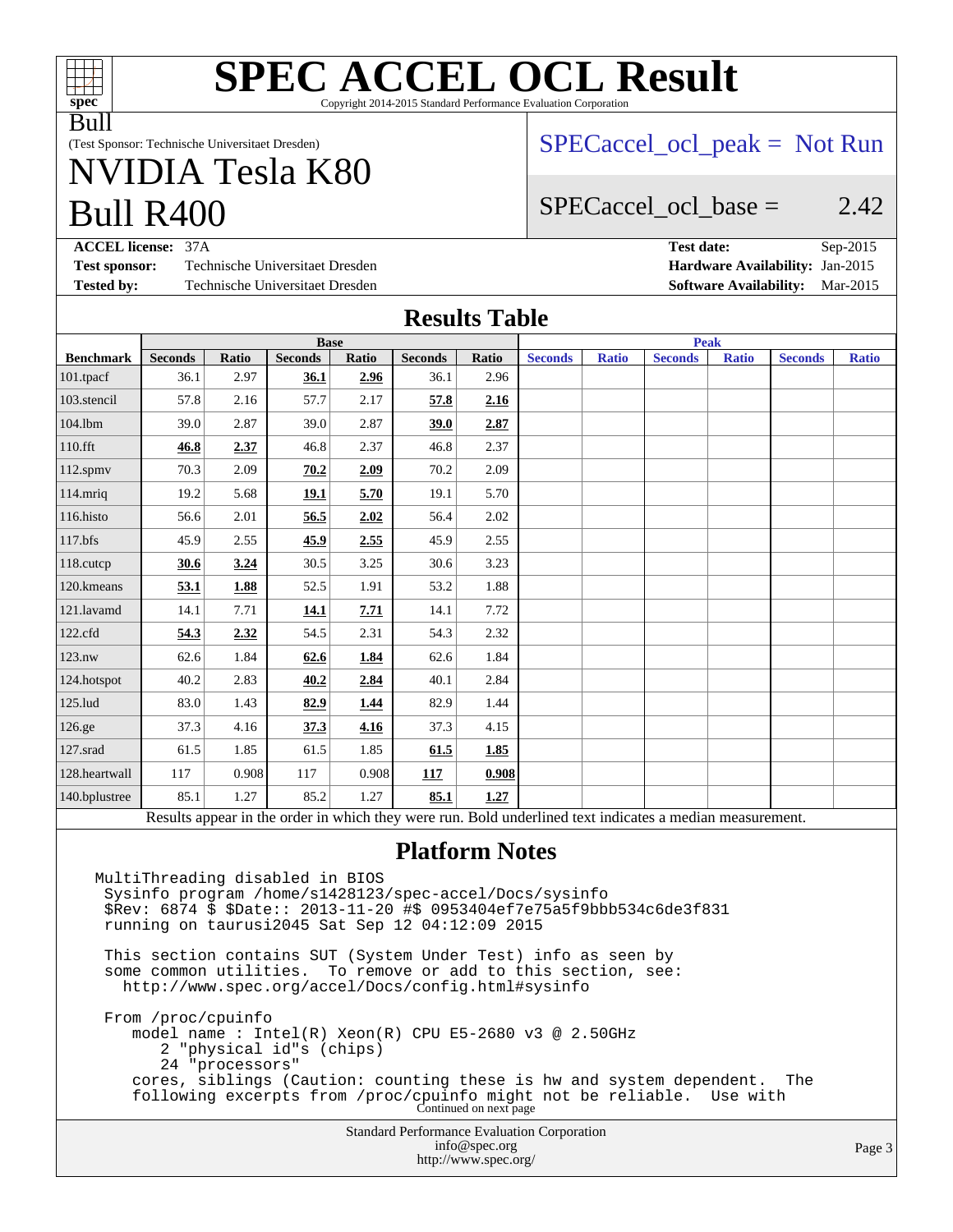| <b>SPEC ACCEL OCL Result</b><br>$spec^*$<br>Copyright 2014-2015 Standard Performance Evaluation Corporation                                                                                                                                                    |                                                                                                               |  |  |  |  |  |
|----------------------------------------------------------------------------------------------------------------------------------------------------------------------------------------------------------------------------------------------------------------|---------------------------------------------------------------------------------------------------------------|--|--|--|--|--|
| Bull<br>(Test Sponsor: Technische Universitaet Dresden)<br>NVIDIA Tesla K80                                                                                                                                                                                    | $SPECaccel_{ocl\_peak} = Not Run$                                                                             |  |  |  |  |  |
| <b>Bull R400</b>                                                                                                                                                                                                                                               | $SPECaccel_{\text{ocl}}$ base =<br>2.42                                                                       |  |  |  |  |  |
| <b>ACCEL license: 37A</b><br>Technische Universitaet Dresden<br><b>Test sponsor:</b><br><b>Tested by:</b><br>Technische Universitaet Dresden                                                                                                                   | <b>Test date:</b><br>Sep-2015<br>Hardware Availability: Jan-2015<br><b>Software Availability:</b><br>Mar-2015 |  |  |  |  |  |
| <b>Platform Notes (Continued)</b>                                                                                                                                                                                                                              |                                                                                                               |  |  |  |  |  |
| caution.)<br>$cpu$ cores : 12<br>sibling: 12<br>physical 0: cores 0 1 2 3 4 5 8 9 10 11 12 13<br>physical 1: cores 0 1 2 3 4 5 8 9 10 11 12 13<br>cache size $: 30720$ KB<br>From /proc/meminfo<br>MemTotal:<br>65868116 kB<br>HugePages_Total:<br>0           |                                                                                                               |  |  |  |  |  |
| Hugepagesize:<br>2048 kB<br>/usr/bin/lsb release -d<br>Red Hat Enterprise Linux Server release 6.4 (Santiago)                                                                                                                                                  |                                                                                                               |  |  |  |  |  |
| From /etc/*release* /etc/*version*<br>redhat-release: Red Hat Enterprise Linux Server release 6.4 (Santiago)<br>system-release: Red Hat Enterprise Linux Server release 6.4 (Santiago)<br>system-release-cpe: cpe:/o:redhat:enterprise_linux:6server:ga:server |                                                                                                               |  |  |  |  |  |
| uname $-a$ :<br>Linux taurusi2045 2.6.32-504.12.2.el6.x86_64 #1 SMP Sun Feb 1 12:14:02 EST<br>2015 x86_64 x86_64 x86_64 GNU/Linux                                                                                                                              |                                                                                                               |  |  |  |  |  |
| run-level 3 Aug 13 12:31                                                                                                                                                                                                                                       |                                                                                                               |  |  |  |  |  |
| SPEC is set to: /home/s1428123/spec-accel<br>Size Used Avail Use% Mounted on<br>Filesystem<br>Type<br>172.26.88.9:/hrsk_userhome<br>29T<br>nfs<br>25T 4.4T<br>85% /home                                                                                        |                                                                                                               |  |  |  |  |  |
| Cannot run dmidecode; consider saying 'chmod +s /usr/sbin/dmidecode'                                                                                                                                                                                           |                                                                                                               |  |  |  |  |  |
| (End of data from sysinfo program)                                                                                                                                                                                                                             |                                                                                                               |  |  |  |  |  |
| <b>Base Runtime Environment</b>                                                                                                                                                                                                                                |                                                                                                               |  |  |  |  |  |

#### [C benchmarks](http://www.spec.org/auto/accel/Docs/result-fields.html#Cbenchmarks):

OpenCL Platform: NVIDIA CUDA, OpenCL 1.1 CUDA 7.0.28 OpenCL Device #0: Tesla K80, v 346.46

[C++ benchmarks:](http://www.spec.org/auto/accel/Docs/result-fields.html#CXXbenchmarks)

OpenCL Platform: NVIDIA CUDA, OpenCL 1.1 CUDA 7.0.28 OpenCL Device #0: Tesla K80, v 346.46

> Standard Performance Evaluation Corporation [info@spec.org](mailto:info@spec.org) <http://www.spec.org/>